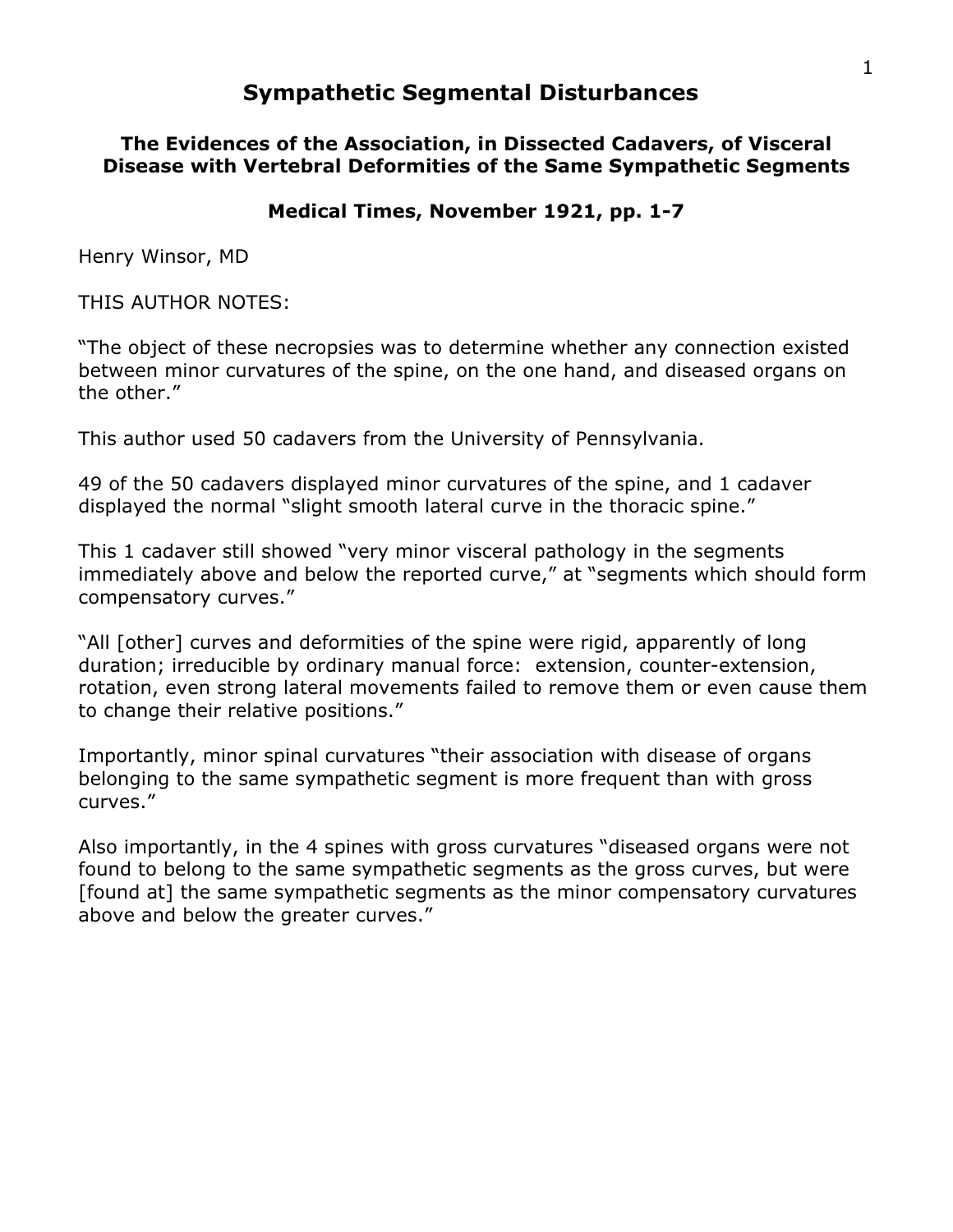| <b>Visceral Disturbance</b>    |      | <b>Vertebral Curvatures Of</b><br><b>The Same Sympathetic</b><br><b>Segment As Visceral</b><br><b>Trouble</b> |          | <b>Sympathetic</b><br><b>Connections Between</b><br><b>Vertebrae And Diseased</b><br><b>Organs</b> |
|--------------------------------|------|---------------------------------------------------------------------------------------------------------------|----------|----------------------------------------------------------------------------------------------------|
| Diseased Thymus                | #2   | C7, T1<br>$T - 2 - 3 - 4$                                                                                     | #1<br>#1 | <b>Inferior Cervical</b><br>Sympathetic Ganglia                                                    |
| <b>Adhered Pleurae</b>         | #21  | <b>Upper Thoracics</b>                                                                                        | #19      | <b>Upper Thoracic Ganglia</b>                                                                      |
|                                |      | <b>Lower Thoracics</b>                                                                                        | #2       | Lower Thoracic Ganglia                                                                             |
| Lung Diseases                  | #26  | <b>Upper Thoracics</b>                                                                                        | #26      | <b>Upper Thoracic Ganglia</b>                                                                      |
| <b>Heart &amp; Pericardium</b> |      | $T1 - 2 - 3 - 4 - 5$                                                                                          | #18      | <b>Upper Thoracic Ganglia</b>                                                                      |
| <b>Diseases</b>                | #20  | C7, T1                                                                                                        | #2       | <b>Inferior Cervical Ganglia</b>                                                                   |
| <b>Stomach Diseases</b>        | #9   | $T5-6-7-8-9$                                                                                                  | #8       | <b>Greater Splanchnic From</b>                                                                     |
|                                |      | An Adjacent Segment                                                                                           | #1       | Thoracics 5-9                                                                                      |
| Liver Diseases                 | #13  | $T5-6-7-8-9$                                                                                                  | #12      | Greater Splanchnic From                                                                            |
|                                |      | An Adjacent Segment                                                                                           | #1       | Thoracics 5-9                                                                                      |
| <b>Gall Bladder Disease</b>    | #5   | $T5-6-7-8-9$                                                                                                  | #5       | Greater Splanchnic From                                                                            |
|                                |      |                                                                                                               |          | Thoracics 5-9                                                                                      |
| <b>Pancreas Disease</b>        | #3   | $T5-6-7-8-9$                                                                                                  | #3       | <b>Greater Splanchnic From</b>                                                                     |
|                                |      |                                                                                                               |          | Thoracics 5-9                                                                                      |
| <b>Spleen Diseases</b>         | #11  | $T5-6-7-8-9$                                                                                                  | #10      | <b>Greater Splanchnic From</b>                                                                     |
|                                |      |                                                                                                               |          | Thoracics 5-9                                                                                      |
|                                |      | $T10-11-12$                                                                                                   | #1       | Lesser Splanchnic Nerves                                                                           |
| <b>Inguinal Diseases</b>       | #2   | T12                                                                                                           | #2       | <b>Ilio-inguinal Nerve</b>                                                                         |
| Kidney Disease                 | #17  | $T10-11-12$                                                                                                   | #14      | Least, Lesser & Greater                                                                            |
|                                |      | $T5-6-7-8-9$                                                                                                  | #1       | <b>Splanchnic Nerves</b>                                                                           |
|                                |      | $L1-2$                                                                                                        | #2       | Upper Lumbar Ganglia                                                                               |
| Prostate & Bladder             |      | $L1 - 2 - 3$                                                                                                  | #7       | Upper Lumbar Ganglia                                                                               |
| <b>Disease</b>                 | #8   | T12                                                                                                           | #1       | Last Thoracic Ganglia                                                                              |
| #2<br><b>Uterus Diseases</b>   |      | Lumbar Lordosis                                                                                               | #2       | Lumbar & Sacral Ganglia                                                                            |
| <b>Total Visceral Diseases</b> |      | <b>Vertebral Curve Of</b>                                                                                     |          | <b>Vertebral Curve Of</b>                                                                          |
|                                | #139 | <b>Same Sympathetic</b>                                                                                       |          | <b>Adjacent Segment</b><br>#10                                                                     |
|                                |      | <b>Segment As Disease</b><br><b>Site</b>                                                                      | #128     |                                                                                                    |
|                                |      |                                                                                                               |          |                                                                                                    |

"Therefore, in 50 cadavers with disease in 139 organs, there was found curve of the vertebrae, belonging to the same sympathetic segments as the diseased organs 128 times, leaving an apparent discrepancy of 10, in which the vertebrae in curve belonged to an adjacent segment to that which should supply the diseased organs with sympathetic filaments." **[VERY IMPORTANT!]**

The author then notes that the ten "apparent discrepancies from adjacent segments" can be accounted for by "nerve filaments leaving the spinal cord and traveling for a few segments." **[IMPORTANT]**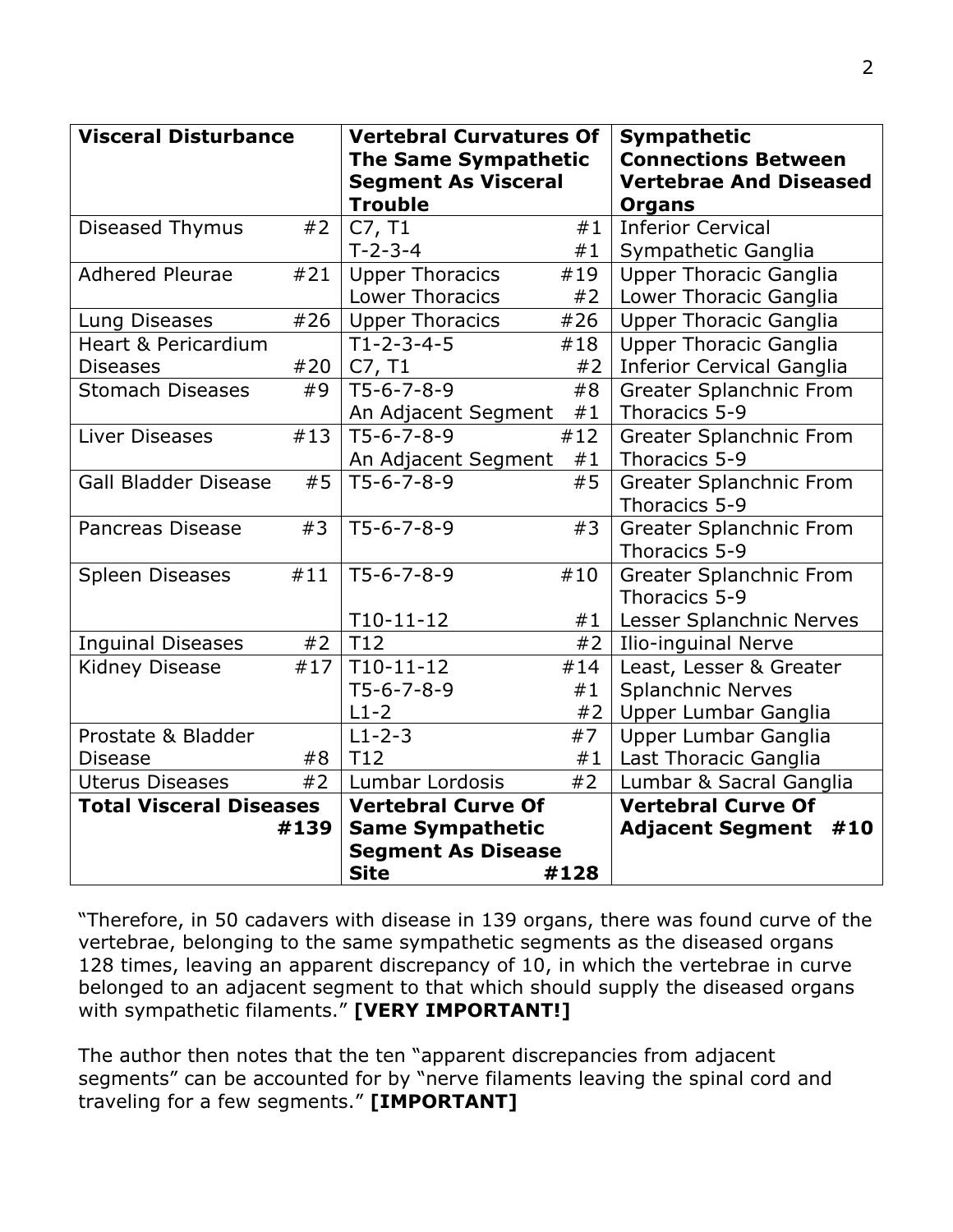The author then states that if he included the cadaver with "faint curve and slight visceral pathology" that the correlation was 139 out of 139 for 100%. **[WOW!]**

Importantly, the types documented include:

Larynx cancer, fatty degeneration of the thymus, pleural adhesions, pleural effusions, pneumonia, tuberculosis, pulmonary edema, pulmonary congestion, lung fibrosis, bronchitis, enlarged lymph nodes, influenza, heart endocarditis, heart dilatation, heart muscle degeneration, pericarditis, aortic aneurysm, liver cirrhosis, liver swelling, liver tumors, enlarged spleen, atrophied spleen, inflamed spleen, pancreas degeneration, cystic kidneys, appendicitis, uterine adhesions, prostate hypertrophy, prostate atrophy, cystitis, hydrocele, osteomyelitis of the tibia, etc.

"In general, we found the ordinary diseases of adult life."

In a separate evaluation, these authors found:

221 diseased organs; "Of these, 212 were observed to belong to the same sympathetic segment as the vertebrae in curvature."

"Nine diseased organs belonged to different sympathetic segments from the vertebrae out of line."

"These figures cannot be expected to exactly coincide, for an organ may receive sympathetic filaments from several spinal segments, and several organs may be supplied with sympathetic filaments from the same spinal segments."

"In no instance was a complete sympathetic block observed."

"Sympathetic disturbances are just as likely to cause functional or organic disease in viscera, by altering the blood-supply of viscera, through vaso-motor spasm." **[This is very important because vaso-motor spasm is subsequent to increased sympathetic tone. Sympathetic nerve compression would reduce sympathetic tone. Consequently the nerve interference resulting in visceral pathology in this study is not compression, but rather an irritation that causes increased sympathetic tone, vaso-motor spasm, and reduced blood flow].**

In other research, this author has found that:

1) "Irritation of the sympathetic system and disease in the organs supplied by the same sympathetic nerves as the vertebrae affected."

2) "That it was rare to find an organ diseased which was not supplied by the same sympathetic nerves as the vertebrae in curvature."

3) "The sympathetic nerves were stretched over bony exudates [bone spurs] which angulated the nerves."

4) "That even where no bony exudates was found, there was intense rigidity of the segments **[sound much like subluxation complex]**, showing that fibrous or callous exudates could irritate the sympathetic nerves." **[Fibrosis of Repair]**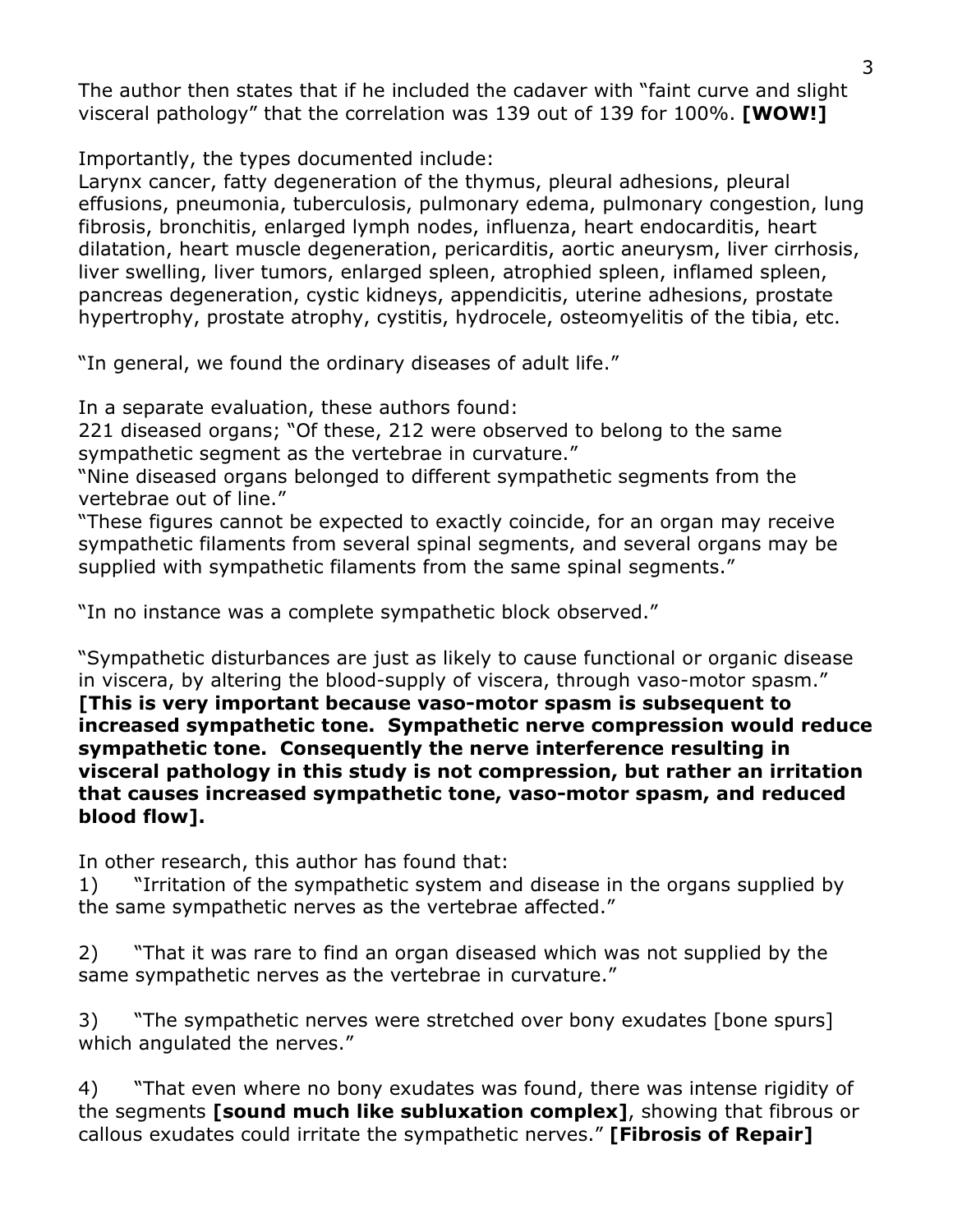5) "The organs were in many instances affected by acute disease, while the deformed vertebrae proved that the curvatures preceded the organic diseases…" **[EXTREMELY IMPORTANT]**

6) "…though theoretically, reflexes through muscle spasm may reverse the order of precedence." **[WOW!]**

The author notes that spondylosis is a process, "the last stage being fixation of segments, immobilization of painful joints being one of nature's later efforts to check disease."

"The disease [process then] going to the point of least resistance, in this instance to the minor curvatures of the spine."

The author describe the spondylosis process as follows:

A "sacro-iliac subluxation, an apparent shortening of the leg, comparative elevation of the posterior superior iliac spine of the ilium, combined with lateral curve in the lumbar region, lumbar curve and sacro-iliac subluxation (rotation of the innominate) appear to be interdependent."

## **[He even uses subluxation in the same context as a chiropractor].**

"The stages of the process appears to be:

- 1) Minor curves, or so-called sacroiliac subluxations;
- 2) The muscles are converted into ligaments, ligaments to bone.
- 3) Finally true bony ankylosis occurs."

### **[This perfectly describes the phases of subluxation degeneration from Renaissance from the 1970s by Feleesia and Riekeman].**

"The disease appears to precede old age and to cause it. The spine becomes stiff first and old age follows. Therefore, we may say a man is as old as his spine, the arteries becoming hardened later from constant vaso-motor spasm, following sympathetic irritation." **[Wow, can you believe this?]**

The author notes that the sympathetic nerves can become entrapped extraspinally, peripherally. "When the lungs were pulled out of the cadavers [of pleurisy patients with pleural adhesions], the adhesions were sufficiently strong to pull the intercostals vessels and nerves" including the sympathetic nerves. This "irritation of the sympathetic nerves causes reflex spasm of the vaso-motors deranging the blood-supply of the organs supplied by the sympathetic segment in curve." The results are an increase in lung disease, heart disease, and pneumonia [infection].

"Of three cadavers with inguinal disturbances (bilateral hernia, hydrocele, idiopathic bubo or cancer, which had been excised in an old woman), all showed rotation of the twelfth dorsal vertebrae; the connection links being the ilio-inguinal and genitocrural nerves." **[WOW!]**

"Skin diseases: two cadavers with warts exhibited minor curvatures in the region from which the affected skin derived its nerve supply." **[WOW!]**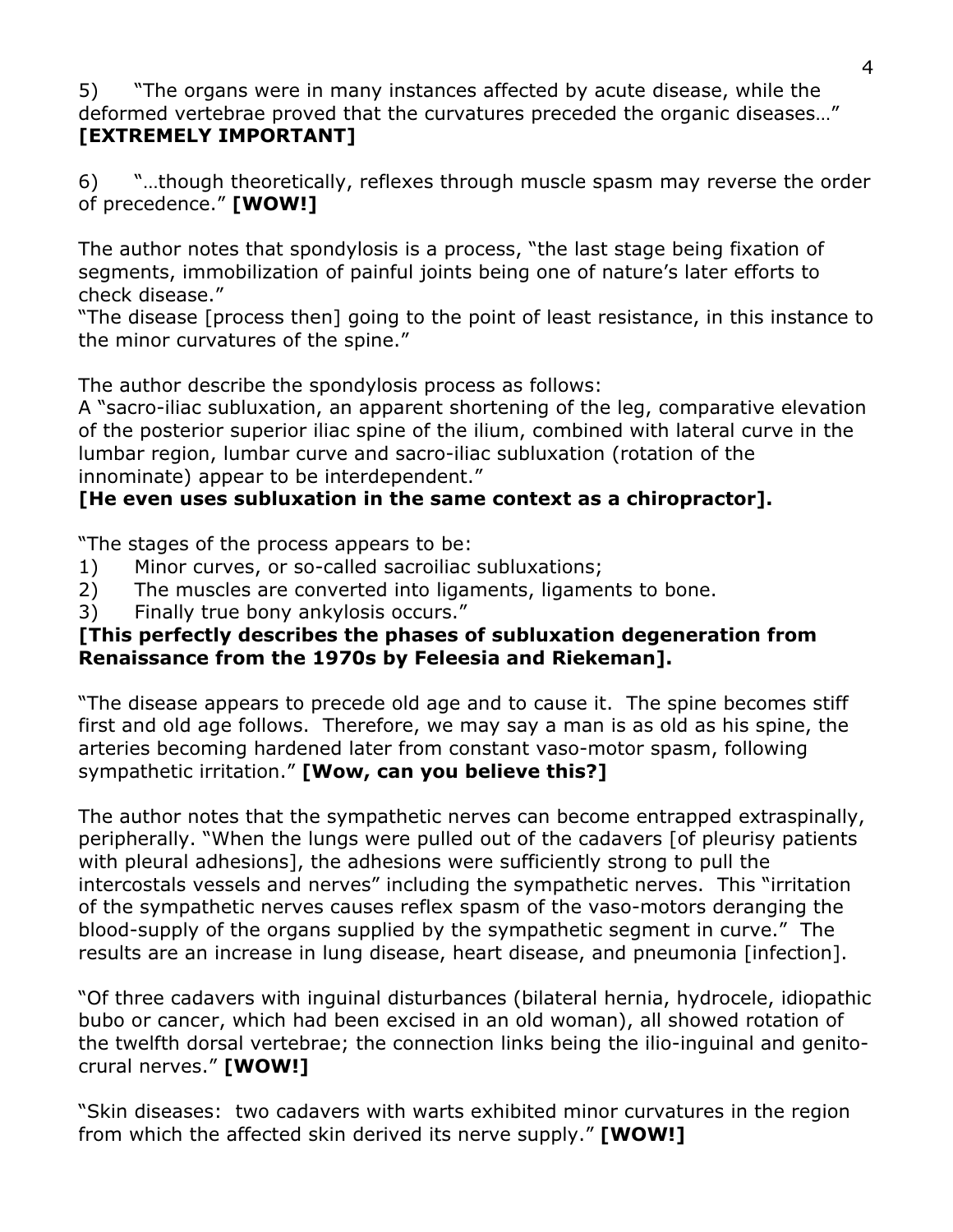A dissection of a cadaver with a minor curve in the upper thoracic spine showed problems in the inferior sympathetic sympathetic ganglion, with resulting "sclerosis of the carotid vessels and softening of the frontal lobe on one side with atrophy of the brain, in an old woman." **[WOW!]**

Movements of the vertebral columns made the following observations:

- 1) "Extension of the vertebral column stretched the sympathetic system."
- 2) "Flexion of the vertebral columns relaxed the sympathetic system."

3) "Side-bending with rotation of the vertebral column produced stretching of the sympathetic system on the convex side of the curve, and relaxation of the sympathetic system on the concave side of the curve."

"By placing the thumb as the fulcrum of a lever behind the vertebral column, and pressing thereon, the movement of the vertebral column and the *movement of the sympathetic system* can be limited almost exactly to the desired spot."

### **[This sounds so much like chiropractic correction of spinal postural distortions and the goals and clinical responses of techniques like Chiropractic Biophysics]**

"Thus, the sympathetic nervous system can be exercised, stimulated by traction, inhibited by flexion."

## Also noted:

Twenty-two cats were anesthetized, and "the vertebral column hyperextended and direct pressure made from behind with the thumbs behind the ninth dorsal vertebrae. Result: the abdominal aorta ceased to pulsate."

In the hyperextended position, the "abdominal aorta was severed. Results: no blood extruded. The vertebral column was now flexed. Results: the aorta spurted blood in jets."

"Flexion and extension were tried repeatedly with the same results."

"The abdominal aorta was now clamped; hyperextension of the vertebrae column with direct pressure of the thumbs from behind the second, third, and fourth thoracic was made. Result: the total excursion (limits of expansion and contraction) of the auricles of the heart was diminished, the auricles weakened and slowed, the effects on the ventricles was less marked. Flexion and removal of pressure permitted the heart to recover, both tried repeatedly with similar results."

"The aorta was not compressed, neither was the heart."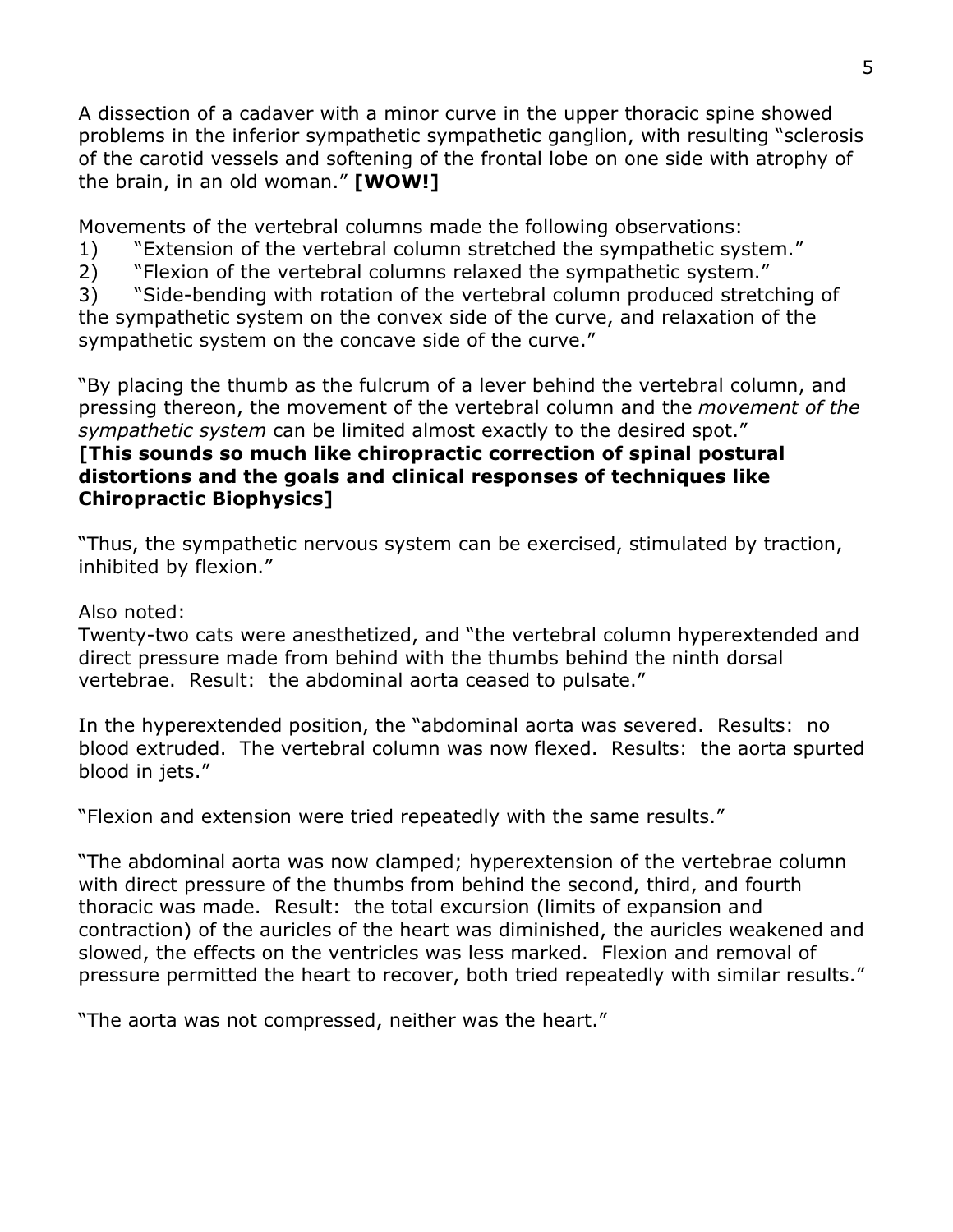"The experiments on the aorta and heart action were believed to indicate to indicate that the temporary experimental curves of the spine when combined with pressure from behind the vertebrae at a single level, influenced the blood-supply of the viscera by irritating the vaso-motors, through the sympathetic chain, thus causing the blood vessels to contract."

"Treatment applied to the human spine clinically would probably have a similar result."

### **[Very Important, and again supports chiropractic segmental and postural corrections].**

"Children and dogs wishing to sleep, curl themselves up on their sides, thus bending the vertebral column, relaxing the sympathetic system, filling the great vessels, emptying the cerebral vessels; cerebral anemia is known to cause instant sleep."

"On awakening, they reverse the process; to stretch the spine and with it the sympathetic system, induces contraction in the great vessels, fills the cerebral vessels; they then arise and move around again."

"All cats and many persons like to have their back stroked, providing it is done the proper way."

"Note: The thoracic sympathetic system [of the cat] does not differ greatly from that of man."

IMPORTANTLY, this author references include the following, with comments:

- 1) Lovett, Lateral Curvature of the Spine and Round Shoulders.
- 2) Lovett, Orthopedics and Spinal Curvatures.
- 3) Abrams, Spondylotherapy.

4) Captain Charles F. Ireland, Charts, "for electrical treatment applied to the spine influencing the conditions of the organs by way of the sympathetic system are almost identical with the tables here presented."

5) Edgar F. Cyriax, MD, Displacements of Cervical Vertebrae, in the Journal de Chirurgie, 191 xv 457-485, reprinted by John Bale Sons and Danielson, Ltd. 83:91 Great Titchfield St. Oxford St. W1 London England.

6) "Osteopathic literature was freely consulted including Louisa Burns, DO, Studies in the Osteopathic Sciences.

7) B J Palmer, The Science of Chiropractic, Palmer School of Chiropractic, Davenport, Iowa.